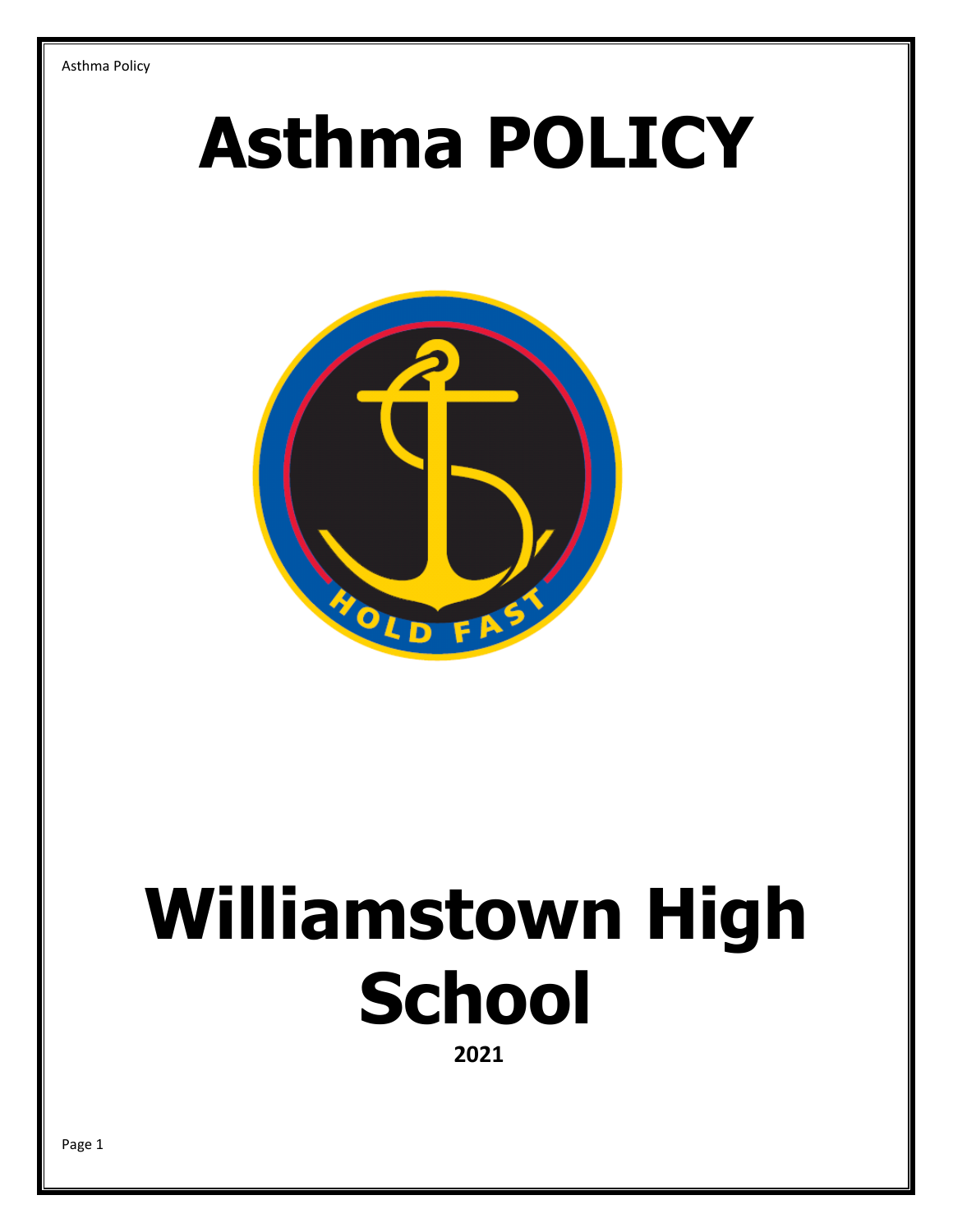#### **1. Rationale**

To ensure that Williamstown High School appropriately supports students diagnosed with asthma.

#### **2. Purpose**

To explain to Williamstown High School parents/carers, staff and students the processes and procedures in place to support students diagnosed with asthma.

This policy applies to:

- All staff, including casual relief staff, contractors and volunteers
- All students who have been diagnosed with asthma or who may require emergency treatment for asthma and their parents/carers.

#### **3. Implementation**

#### **Asthma**

Asthma is a long term lung condition. People with asthma have sensitive airways in their lungs which react to triggers, causing a 'flare-up'. In a flare-up, the muscles around the airway squeeze tight, the airways swell and become narrow and there is more mucus. This makes it hard to breathe. An asthma flare-up can come on slowly (over hours, days or even weeks) or very quickly (over minutes). A sudden or severe asthma flare-up is sometimes called an asthma attack.

#### *Symptoms*

Symptoms of asthma can vary over time and often vary from person to person. The most common asthma symptoms are:

- breathlessness
- wheezing (a whistling noise from the chest)
- tight feeling in the chest
- persistent cough

Symptoms often occur at night, early in the morning or during/just after physical activity. If asthma is well controlled, a person should only have occasional asthma symptoms.

#### *Triggers*

A trigger is something that sets off or starts asthma symptoms. Everyone with asthma has different triggers. For most people with asthma, triggers are only a problem when asthma is not well controlled with medication. Common asthma triggers include:

| exercise                                                                       | colds/flu                                                                                              |
|--------------------------------------------------------------------------------|--------------------------------------------------------------------------------------------------------|
| smoke (cigarette smoke, wood smoke from<br>open fires, burn-offs or bushfires) | weather changes such as thunderstorms and<br>$\bullet$<br>cold, dry air                                |
| house dust mites                                                               | moulds<br>٠                                                                                            |
| pollens                                                                        | animals such as cats and dogs                                                                          |
| chemicals such as household cleaning products                                  | deodorants (including perfumes, after-shaves,<br>$\bullet$<br>hair spray and aerosol deodorant sprays) |
| food chemicals/additives                                                       | certain medications (including aspirin and anti-<br>$\bullet$<br>inflammatories)                       |
| laughter or emotions, such as stress                                           |                                                                                                        |

#### **Asthma management**

If a student diagnosed with asthma enrols at Williamstown High School:

1. Parents/carers must provide the school with an Asthma Action Plan which has been completed by the student's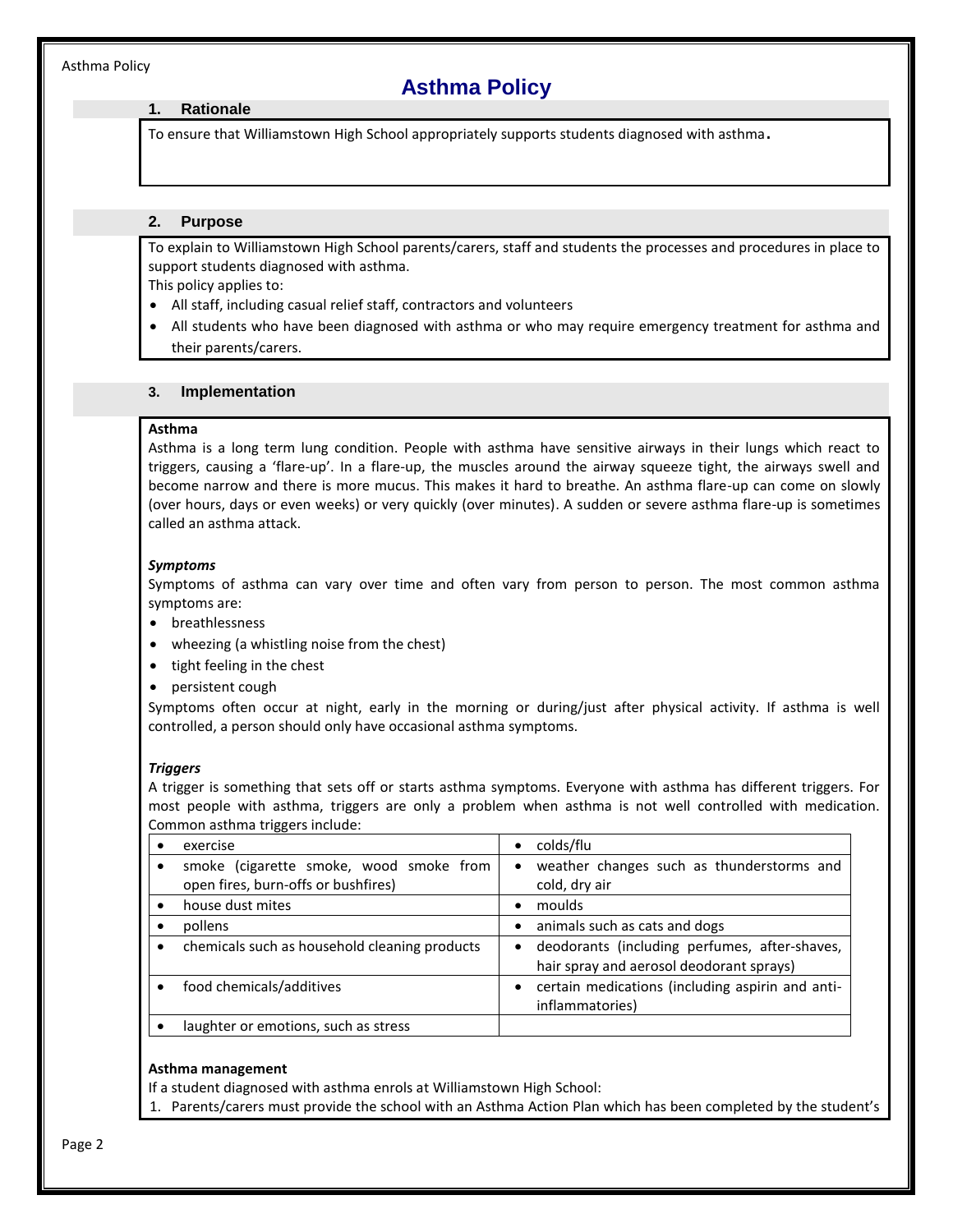medical practitioner. The plan must outline:

- the prescribed medication taken by the student and when it is to be administered, for example as a premedication to exercise or on a regular basis
- emergency contact details
- the contact details of the student's medical practitioner
- the student's known triggers
- the emergency procedures to be taken in the event of an asthma flare-up or attack.
- 2. Parents/carers should also provide a photo of the student to be included as part of the student's Asthma Action Plan.
- 3. Williamstown High School will keep all Asthma Action Plans at the front offices at each campus and in the main staffrooms.
- 4. School staff may also work with parents/carers to develop a Student Health Support Plan which will include details on:
- how the school will provide support for the student
- identify specific strategies
- allocate staff to assist the student
- 5. If a student diagnosed with asthma is going to attend a school camp or excursion, Williamstown High School parents/carers are required to provide any updated medical information.
- 6. If a student's asthma condition or treatment requirements change, parent/carers must notify the school and provide an updated Asthma Action Plan.
- 7. School staff will work with parents/carers to review Asthma Action Plans once a year.

#### **Student asthma kit**

Students will be required to keep their asthma kits with them while at school.

#### **4. Specific procedures**

#### **Asthma emergency response plan**

If a student is:

- having an asthma attack
- difficulty breathing for an unknown cause, even if they are not known to have asthma

School staff will endeavour to follow the Asthma First Aid procedures outlined in the table below. School staff may contact Triple Zero "000" at any time.

**Action**

**Step**

- 1. Sit the person upright
	- Be calm and reassuring
	- Do not leave them alone
	- Seek assistance from another staff member or reliable student to locate the student's reliever, the Asthma Emergency Kit and the student's Asthma Action Plan (if available).
	- If the student's action plan is not immediately available, use the Asthma First Aid as described in Steps 2 to 5.
- 2. Give 4 separate puffs of blue or blue/grey reliever puffer:
	- Shake the puffer
	- Use a spacer if you have one

Page 3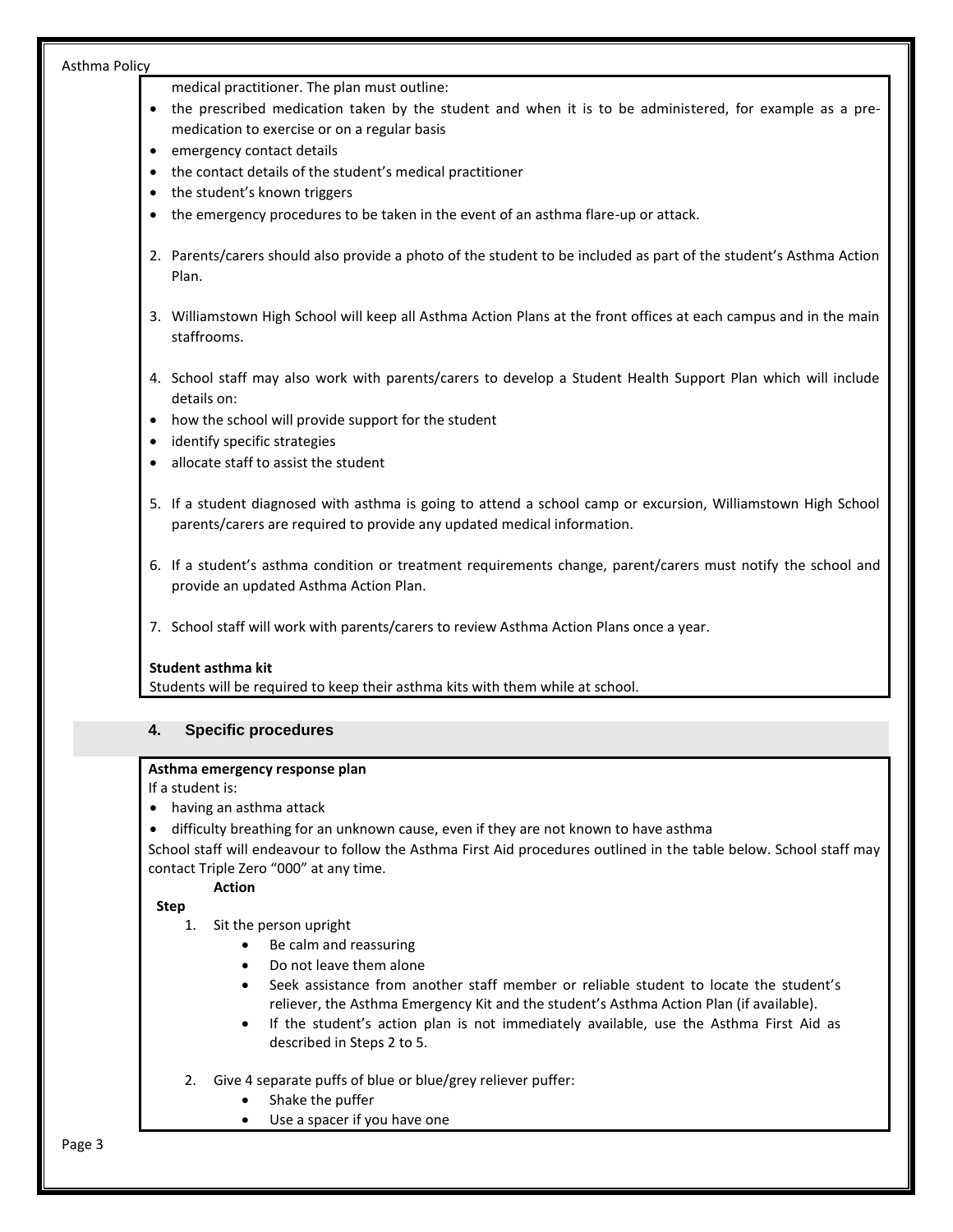|                                                                                                                                                                                                                                                                                                                             | $\bullet$           | Put 1 puff into the spacer<br>Take 4 breaths from the spacer                                                                                             |                                                                                                                                                                                  |                  |                      |  |  |  |  |  |                                                   |  |  |  |  |  |  |
|-----------------------------------------------------------------------------------------------------------------------------------------------------------------------------------------------------------------------------------------------------------------------------------------------------------------------------|---------------------|----------------------------------------------------------------------------------------------------------------------------------------------------------|----------------------------------------------------------------------------------------------------------------------------------------------------------------------------------|------------------|----------------------|--|--|--|--|--|---------------------------------------------------|--|--|--|--|--|--|
|                                                                                                                                                                                                                                                                                                                             |                     | Remember - Shake, 1 puff, 4 breaths                                                                                                                      |                                                                                                                                                                                  |                  |                      |  |  |  |  |  |                                                   |  |  |  |  |  |  |
| 3.<br>Wait 4 minutes<br>If there is no improvement, give 4 more separate puffs of blue/grey reliever as above<br>(or give 1 more dose of Bricanyl or Symbiocort inhaler)                                                                                                                                                    |                     |                                                                                                                                                          |                                                                                                                                                                                  |                  |                      |  |  |  |  |  |                                                   |  |  |  |  |  |  |
| If there is still no improvement call Triple Zero "000" and ask for an ambulance.<br>4.<br>Tell the operator the student is having an asthma attack<br>Keep giving 4 separate puffs every 4 minutes until emergency assistance arrives<br>(or 1 dose of Bricanyl or Symbicort every 4 minutes - up to 3 doses of Symbicort) |                     |                                                                                                                                                          |                                                                                                                                                                                  |                  |                      |  |  |  |  |  |                                                   |  |  |  |  |  |  |
| 5.                                                                                                                                                                                                                                                                                                                          |                     |                                                                                                                                                          | If asthma is relieved after administering Asthma First Aid, stop the treatment and observe the<br>student. Notify the student's emergency contact person and record the incident |                  |                      |  |  |  |  |  |                                                   |  |  |  |  |  |  |
| Staff will call Triple Zero "000" immediately if:<br>the person is not breathing<br>$\bullet$<br>if the person's asthma suddenly becomes worse or is not improving<br>$\bullet$<br>if the person is having an asthma attack and a reliever is not available<br>$\bullet$                                                    |                     |                                                                                                                                                          |                                                                                                                                                                                  |                  |                      |  |  |  |  |  |                                                   |  |  |  |  |  |  |
|                                                                                                                                                                                                                                                                                                                             |                     |                                                                                                                                                          |                                                                                                                                                                                  |                  |                      |  |  |  |  |  | if they are not sure if it is asthma<br>$\bullet$ |  |  |  |  |  |  |
|                                                                                                                                                                                                                                                                                                                             |                     |                                                                                                                                                          |                                                                                                                                                                                  |                  |                      |  |  |  |  |  |                                                   |  |  |  |  |  |  |
| $\bullet$                                                                                                                                                                                                                                                                                                                   |                     | if the person is known to have anaphylaxis                                                                                                               |                                                                                                                                                                                  |                  |                      |  |  |  |  |  |                                                   |  |  |  |  |  |  |
| <b>Training for staff</b><br><b>Staff</b>                                                                                                                                                                                                                                                                                   | <b>Completed by</b> |                                                                                                                                                          | Williamstown High School will arrange the following asthma management training for staff:<br>Course                                                                              | Provider         |                      |  |  |  |  |  |                                                   |  |  |  |  |  |  |
| Group 1<br>General<br><b>Staff</b>                                                                                                                                                                                                                                                                                          | risk assessment.    | School staff with a direct<br>teaching role with students<br>affected by asthma or other<br>school staff directed by the<br>principal after conducting a | Asthma first aid<br>management for education<br>staff (non-accredited)<br>One hour face-to-face or<br>online training.                                                           | Asthma Australia | Valid for<br>3 years |  |  |  |  |  |                                                   |  |  |  |  |  |  |

- how to use a puffer and spacer
- the location of:
	- o the Asthma Emergency Kits
	- o asthma medication which has been provided by parents for student use.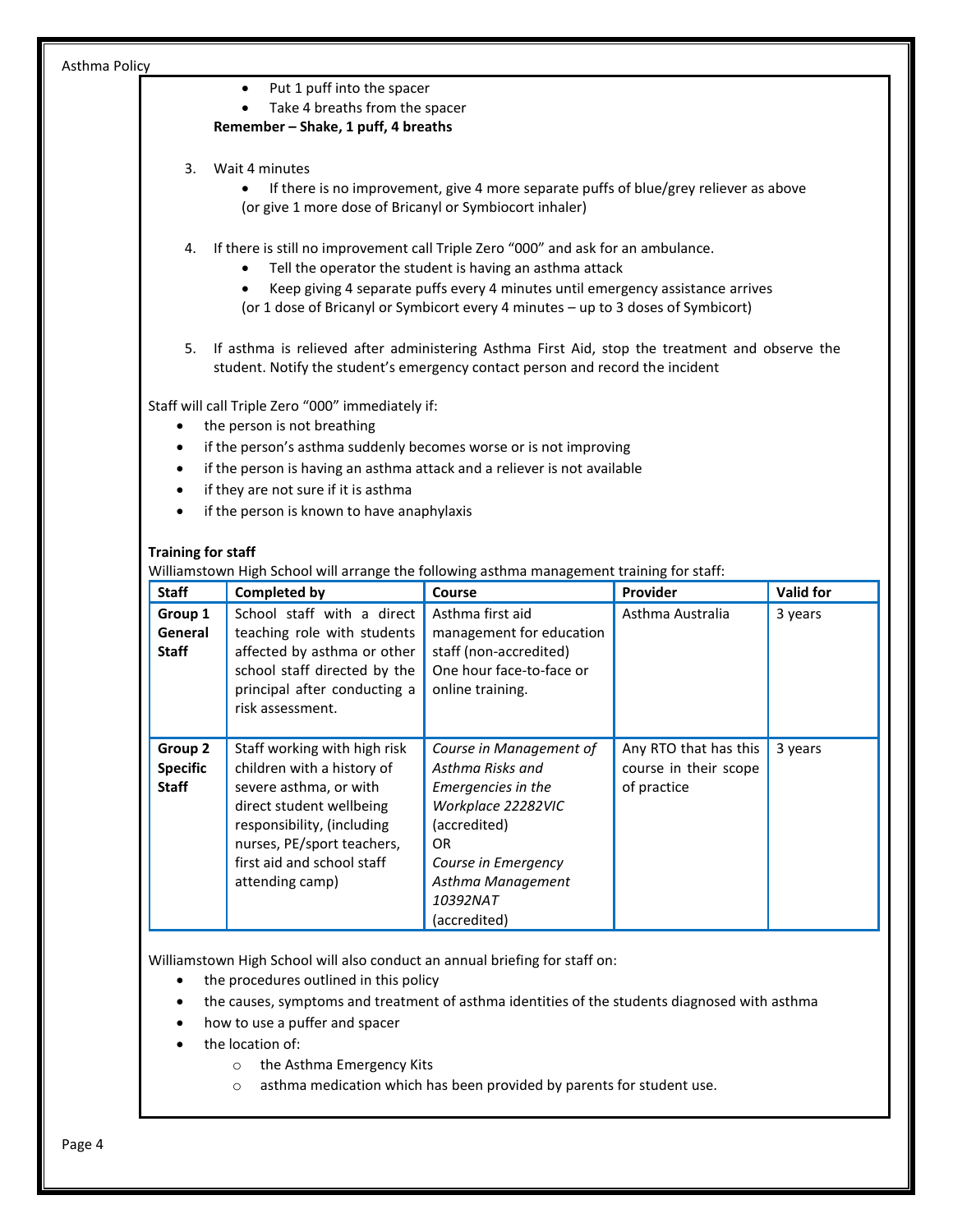Williamstown High School will also provide this policy to casual relief staff and volunteers who will be working with students, and may also provide a briefing if the principal decides it is necessary depending on the nature of the work being performed.

#### **Asthma Emergency Kit**

Williamstown High School will provide and maintain at least two Asthma Emergency Kits. One kit will be kept on school premises in the front offices and the campus based sick bays and one will be a mobile kit for activities such as:

- yard duty
- camps and excursions.

The Asthma Emergency Kit will contain:

- at least 1 blue or blue/grey reliever medication such as Airomir, Admol or Ventolin
- at least 2 spacer devices (for single person use only) to assist with effective inhalation of the blue or blue/grey reliever medication (WHS will ensure spare spacers are available as replacements). Spacers will be stored in a dust proof container.
- clear written instructions on Asthma First Aid, including:
	- o how to use the medication and spacer devices
	- o steps to be taken in treating an asthma attack
- A record sheet/log for recording the details of an asthma first aid incident, such as the number of puffs administered.

First aid officers at each campus will monitor and maintain the Asthma Emergency Kits. They will:

- ensure all contents are maintained and replaced where necessary
- regularly check the expiry date on the canisters of the blue or blue/grey reliever puffers and place them if they have expired or a low on doses
- replace spacers in the Kits after each use (spacers are single-person use only)
- dispose of any previously used spaces.

The blue or blue/grey reliever medication in the Asthma Emergency Kits may be used by more than one student as long as they are used with a spacer. If the devices come into contact with someone's mouth, they will not be used again and will be replaced.

After each use of a blue or blue/grey reliever (with a spacer):

- remove the metal canister from the puffer (do not wash the canister)
- wash the plastic casing
- rinse the mouthpiece through the top and bottom under running water for at least 30 seconds
- wash the mouthpiece cover
- air dry then reassemble
- **•** test the puffer to make sure no water remains in it, then return to the Asthma Emergency Kit.

#### **Management of confidential medical information**

Confidential medical information provided to WHS to support a student diagnosed with asthma will be:

- recorded on the student's file
- shared with all relevant staff so that they are able to properly support students diagnosed with asthma and respond appropriately if necessary.

#### **Communication plan**

This policy will be communicated to our school community in the following ways:

- Available publicly on our school's website
- Included in staff induction processes and staff training